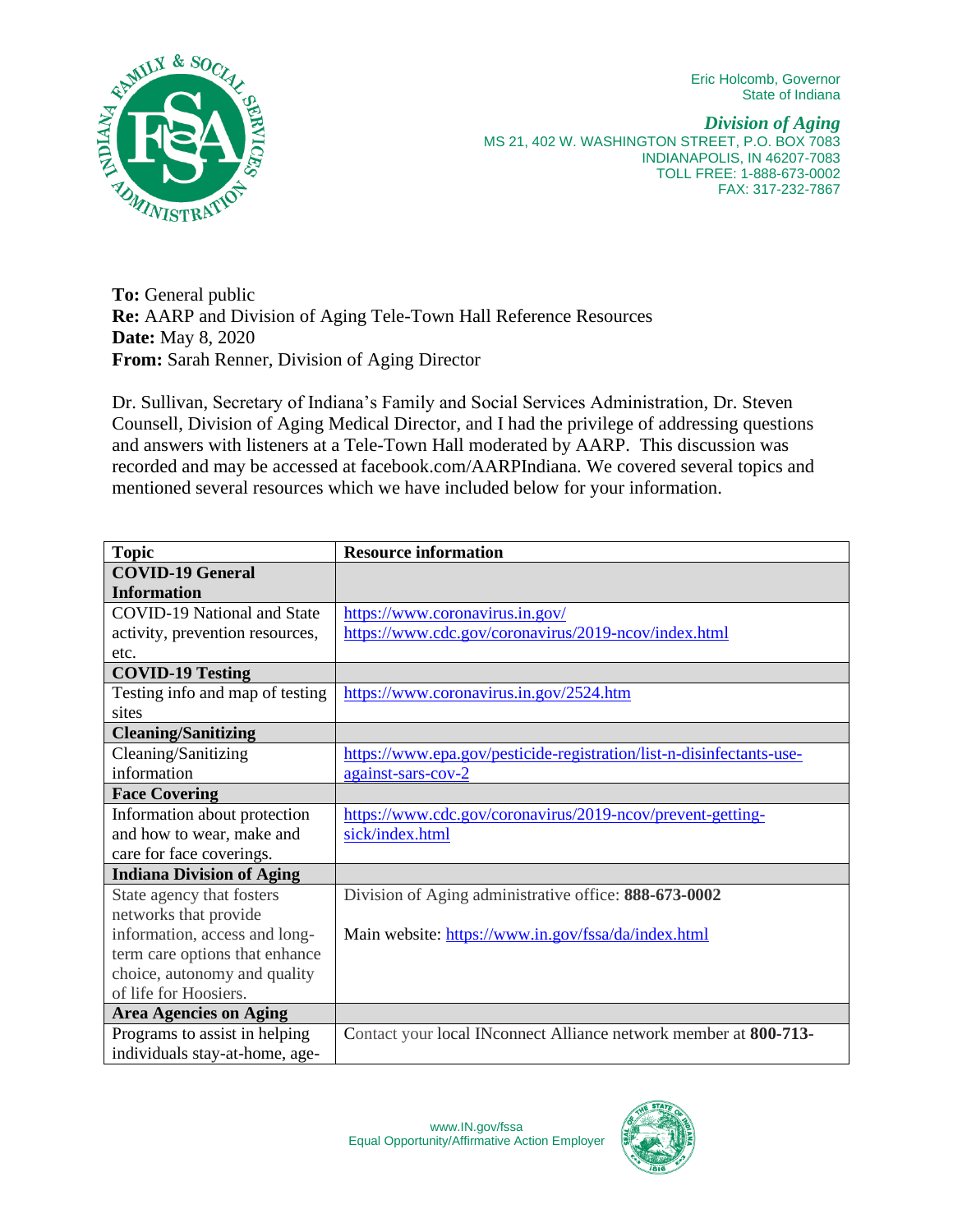| in-place, and avoid                                         | 9023 or visit www.INconnectAlliance.org                                                         |
|-------------------------------------------------------------|-------------------------------------------------------------------------------------------------|
| institutionalization are                                    |                                                                                                 |
| available (e.g. Aged &                                      | AAA map for direct local info:                                                                  |
| Disabled and Traumatic Brain                                | https://www.in.gov/fssa/da/files/AAA_Map.pdf                                                    |
| Injury Medicaid Waivers,                                    |                                                                                                 |
| CHOICE, Older American Act                                  |                                                                                                 |
| programs, etc.).                                            |                                                                                                 |
|                                                             |                                                                                                 |
| <b>Adult Protective Services</b>                            |                                                                                                 |
| Contact APS if you suspect                                  | State hotline 800-992-6978                                                                      |
| that an adult, who is                                       |                                                                                                 |
| incapacitated physically or                                 | File a report:                                                                                  |
| mentally, is in danger of abuse,                            | https://ddrsprovider.fssa.in.gov/APSOnlineReporting                                             |
| neglect, or exploitation.                                   |                                                                                                 |
|                                                             | APS website: https://www.in.gov/fssa/da/adult-protective-services/                              |
|                                                             | APS local map: https://www.in.gov/fssa/da/files/APS_Unit_Map.pdf                                |
| <b>Long-Term Care</b>                                       |                                                                                                 |
| Ombudsman/                                                  |                                                                                                 |
| <b>Nursing Facility Advocacy</b>                            |                                                                                                 |
| If you or a resident within a                               | Long-Term Care Ombudsman Program                                                                |
| nursing home, licensed                                      | https://www.in.gov/ombudsman/long-term-care-ombudsman/overview/                                 |
| assisted living facility, or other                          |                                                                                                 |
| licensed residential care                                   | Contact the State Ombudsman Information/Complaint line at 800-622-                              |
| facility need an advocate to                                | 4484 or 317-232-7134. You may also send an email to                                             |
| assist with a complaint or                                  | LongTermCareOmbudsman@ombudsman.IN.gov                                                          |
| resolve an issue.                                           |                                                                                                 |
|                                                             | Local Long-Term Care Ombudsman map:<br>https://www.in.gov/ombudsman/files/LTC_Ombudsman_Map.pdf |
|                                                             |                                                                                                 |
| Nursing facility COVID                                      | Email: FamilyOutreach@isdh.in.gov                                                               |
| reporting inquiry/complaints                                |                                                                                                 |
| <b>Be Well Indiana</b>                                      |                                                                                                 |
| Information and resources                                   | https://bewellindiana.com/                                                                      |
| compiled by the Indiana                                     |                                                                                                 |
| Division of Mental Health and                               |                                                                                                 |
| Addiction designed to help                                  |                                                                                                 |
| Hoosiers stay connected and                                 |                                                                                                 |
| maintain their well-being.                                  |                                                                                                 |
| <b>COVID-19 Stakeholder</b><br><b>Guidance</b>              |                                                                                                 |
|                                                             | Family and Social Services Administration (FSSA)                                                |
| FSSA issued news and update<br>guidance to program partners | https://www.in.gov/fssa/fssa-guidance-for-various-programs-and-                                 |
| and stakeholders regarding                                  | stakeholders-regarding-covid-19/                                                                |
| many of the programs it                                     |                                                                                                 |
| oversees as our state responds                              | Division of Aging https://www.in.gov/fssa/covid-19-coronavirus-                                 |
| to the COVID-19 pandemic.                                   | guidance-for-division-of-aging-stakeholders/                                                    |
|                                                             |                                                                                                 |
| <b>FSSA</b> services                                        |                                                                                                 |